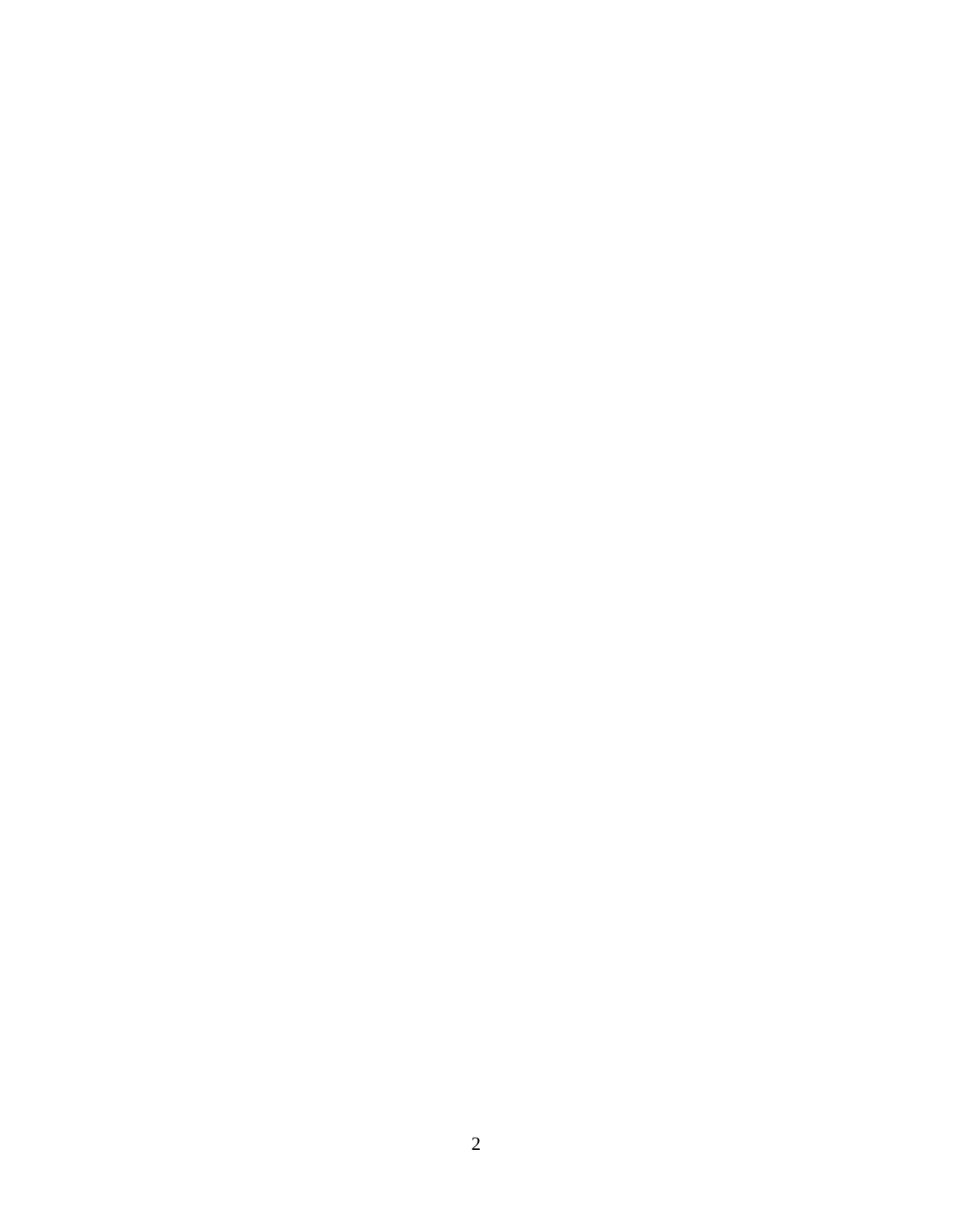### Contents

| S. No.           | <b>Topic</b>                                                                     | Page No. |
|------------------|----------------------------------------------------------------------------------|----------|
| 1.               | General Characteristics of the District                                          | 04       |
| 1.1              | Location & Geographical Area                                                     | 04       |
| 1.2              | Topography                                                                       | 04       |
| 1.3              | Availability of Minerals.                                                        | 04       |
| 1.4              | Forest                                                                           | 05       |
| 1.5              | Administrative set up                                                            | 05       |
| 2.               | District at a glance                                                             | 05-07    |
| $\overline{2.1}$ | Existing Status of Industrial Area in the District Patna                         | 08       |
| 3.               | <b>Industrial Scenario Of Patna</b>                                              | 08       |
| 3.1              | Industry at a Glance                                                             | 08       |
| 3.2              | Year Wise Trend Of Units Registered                                              | 08       |
| 3.3              | Details Of Existing Micro & Small Enterprises & Artisan<br>Units In The District | 09       |
| 3.4              | Large Scale Industries / Public Sector undertakings                              | 10       |
| 3.5              | Major Exportable Item                                                            | 10       |
| 3.6              | <b>Growth Trend</b>                                                              | 11       |
| 3.7              | Vendorisation / Ancillarisation of the Industry                                  | 11       |
| 3.8              | <b>Medium Scale Enterprises</b>                                                  | 11       |
| 3.8.1            | List of the units in Patna & near by Area                                        | 11       |
| 3.8.2            | Major Exportable Item                                                            | 12       |
| 3.9              | Service Enterprises                                                              | 12       |
| 3.9.2            | Potentials areas for service industry                                            | 12       |
| 3.10             | <b>Potential for new MSMEs</b>                                                   | 12       |
| 4.               | Existing Clusters of Micro & Small Enterprise                                    | 12       |
| 4.1              | Detail Of Major Clusters                                                         | 12       |
| 4.1.1            | Manufacturing Sector                                                             | 12       |
| 4.1.2            | Service Sector                                                                   | 12       |
| 4.2&4.2.1        | Details of Identified cluster and Pareo Utensil Cluster                          | 13       |
| 4.2.2            | Leather Footwear Cluster                                                         | 13       |
| 4.2.3            | <b>CFL Cluster</b>                                                               | 13       |
| 5.               | General issues raised by industry association during the                         | 14       |
|                  | course of meeting                                                                |          |
| 6                | Steps to set up MSMEs                                                            | 14       |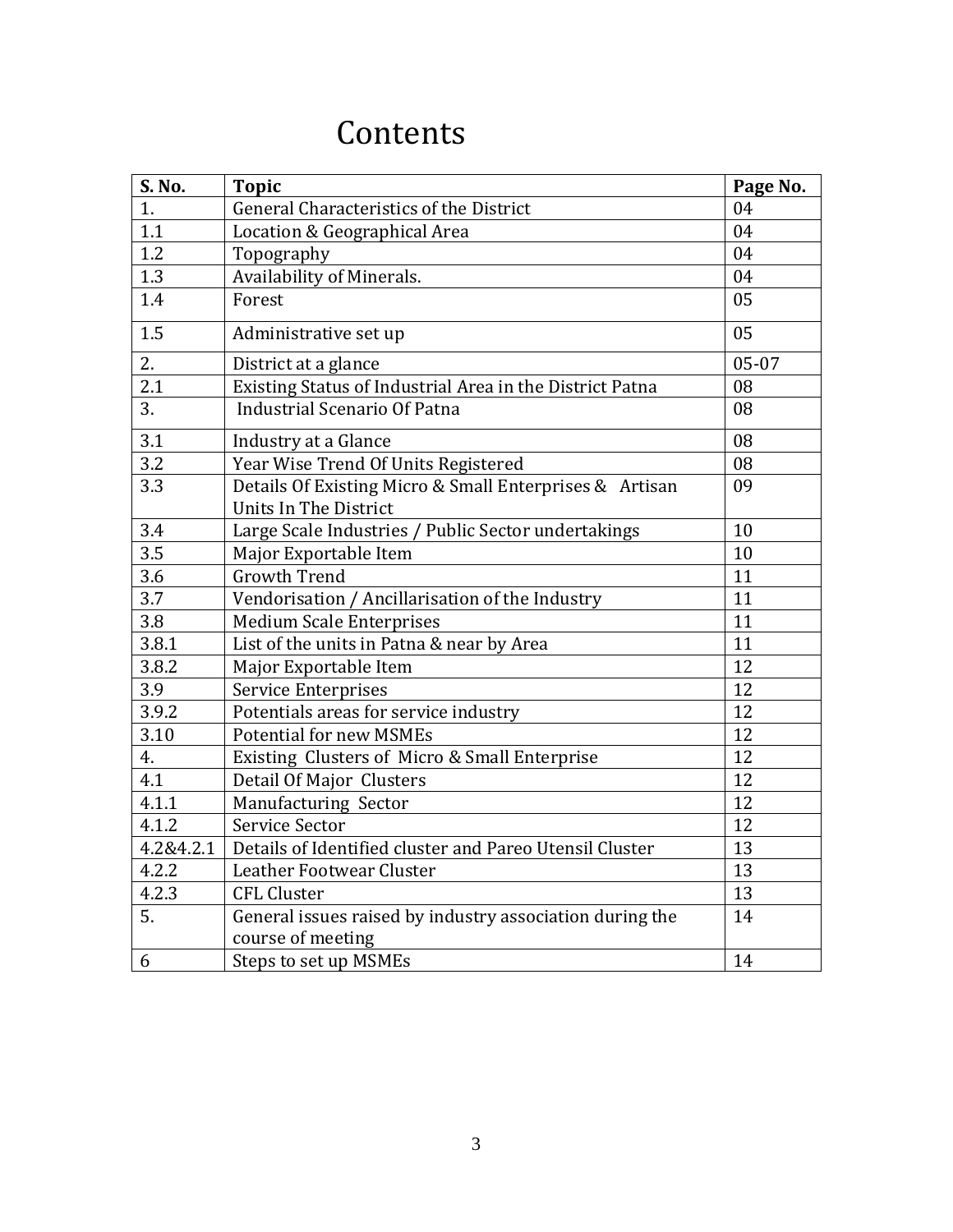# **Brief Industrial Profile of Patna District**

**1. General Characteristics of the District:** Patna district is the most populous amongst all the districts of Bihar. Patna is the capital City of the State of Bihar. This city is located on the bank of river Ganga & in the region which was earlier known as Magadh region. It is the largest town & headquarters of Patna district. It is mainly an administrative & educational centre. Patna, as most of Bihar, has subtropical climate with hot summer from late March to early June, the monsoon season from late June to late September a mild winter from November to February. It has a historical significance. A historical city on the bank of Ganga was nomenclated by princess Sarika, daughter of King Patliputra. The bridge over the Ganga (Mahatma Gandhi Setu) is 5850 m long & is one of the largest single river bridge in the world.

**1.1 Location & Geographical Area.:** Patna is surrounded by the districts Saran, Vaishali, Samastipur & Begusarai in the North, Bhojpur district in the West, districts of Jehanabad, Lakhisarai, & Nalanda in the South & Begusarai district in the East. It has geographical area of 317236 hectares.

**1.2 Topography:** Patna is located on the south bank of the Ganga River called Ganga locally. It has a very long river line & it is surrounded on three sides by rivers, the Ganga, Sone, & Poonpun. Just to the North of Patna across the river Ganga flows the river Gandak. It is the largest river line city in the world.

**1.3 Availability of Minerals:** No major mineral is available. Sand & brick earth are the two minor minerals**.**

| S.NO. | <b>NAME OF MINERAL</b> | <b>PRODUCTION</b> in tones |
|-------|------------------------|----------------------------|
|       |                        | 2016-2017                  |
|       | <b>MAJOR MINERAL</b>   | Nil                        |
|       |                        |                            |

#### **PRODUCTION OF MINERAL 2016-17**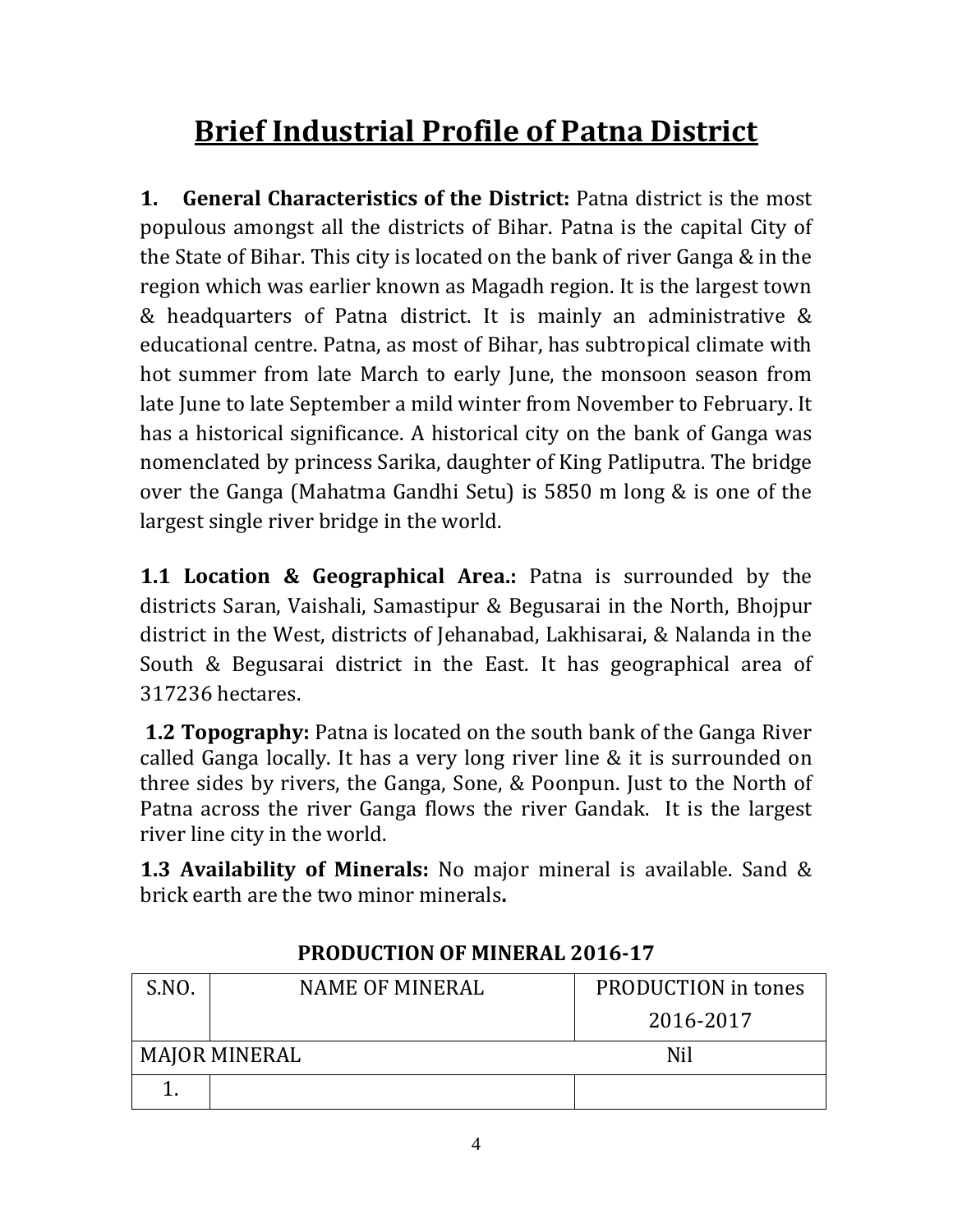| <b>MINOR</b> |                    |               |
|--------------|--------------------|---------------|
|              | Sand               | 15,648,163.47 |
| 2.           | <b>Brick Earth</b> | 5,820,000.00  |

SOURCE:- DEPT. OF MINES & GEOLOGY., GOVT OF BIHAR

- **1.4 Forest:** There are 56 hectares forest area in the district.
- **1.5 Administrative set up:** There are 6 sub-divisions, 23 blocks, 331

Gram-panchayats & 1157 Revenue Villages in the district.

#### **2. District at a glance**

| S.No | Particular                   | Year | Unit    | <b>Statistics</b>    |  |  |  |
|------|------------------------------|------|---------|----------------------|--|--|--|
| 1    | <b>Geographical features</b> |      |         |                      |  |  |  |
| (A)  | Geographical Data            |      |         |                      |  |  |  |
|      | i) Latitude                  |      |         | 25.350 N             |  |  |  |
|      | ii) Longitude                |      |         | 85.12 <sup>0</sup> E |  |  |  |
|      | iii) Geographical Area       |      | Sq. Km. | 3202                 |  |  |  |
| (B)  | <b>Administrative Units</b>  |      |         |                      |  |  |  |
|      | i) Sub divisions             |      |         | 06                   |  |  |  |
|      | ii) Tehsils                  |      |         | 23                   |  |  |  |
|      | iii) Sub-Tehsil              |      |         |                      |  |  |  |
|      | iv) Patwar Circle            |      |         |                      |  |  |  |
|      | v) Panchayat Samitis         |      |         |                      |  |  |  |
|      | vi) Nagar Nigam              |      |         | 01                   |  |  |  |
|      | vii) Nagar Palika            |      |         |                      |  |  |  |
|      | viii) Gram Panchayats        |      |         | 331                  |  |  |  |
|      | xi) Revenue villages         |      |         | 1157                 |  |  |  |
|      | x) Assembly Area             |      |         | 13                   |  |  |  |
| 2.   | <b>Population</b>            |      |         | 5772804              |  |  |  |
| A)   | Sex-wise                     |      |         |                      |  |  |  |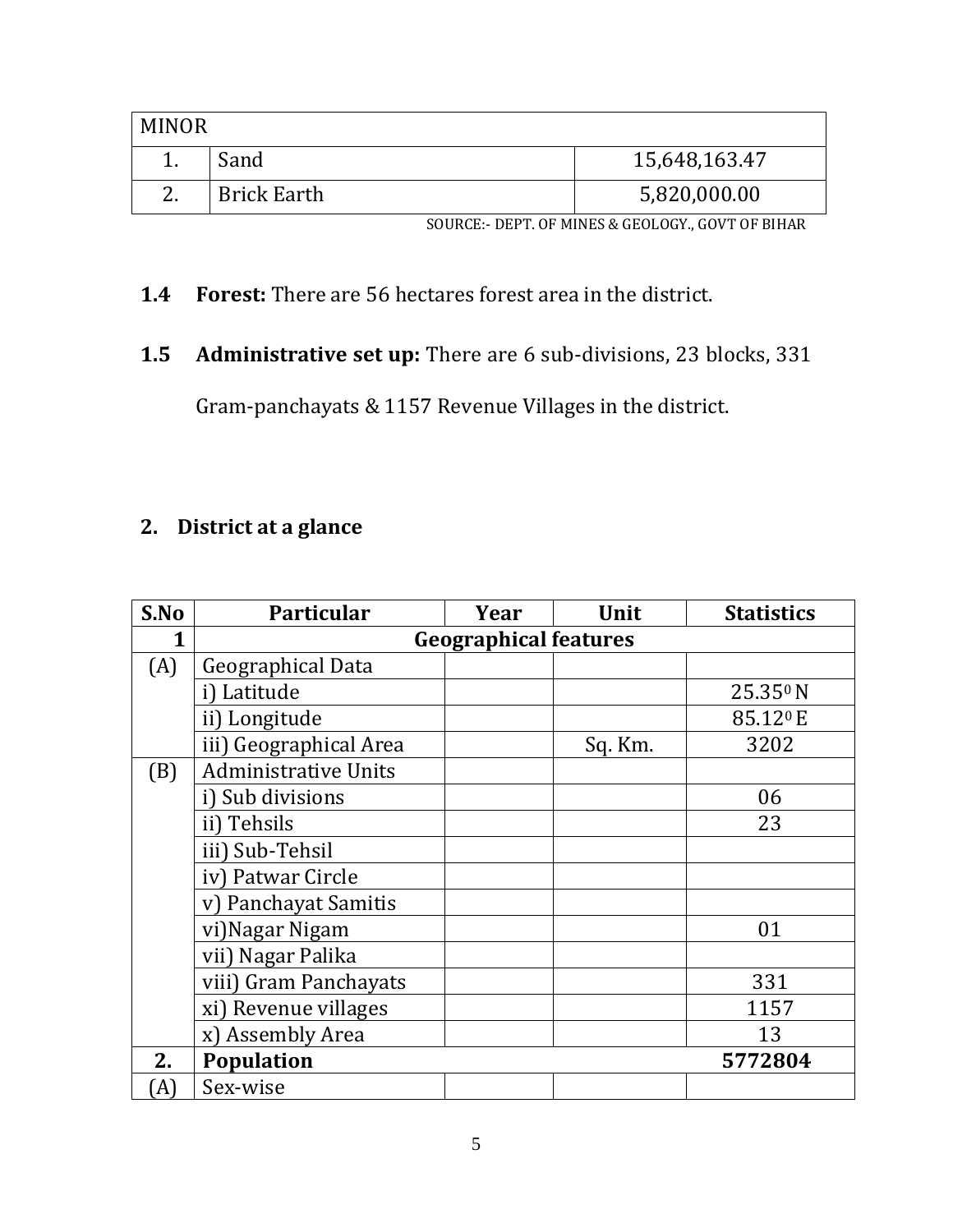|           | i) Male                        | 2011     | <b>NUMBER</b> | 3051117 |
|-----------|--------------------------------|----------|---------------|---------|
|           | ii) Female                     | 2011     | <b>NUMBER</b> | 2721687 |
| 3.        | <b>Agriculture</b>             |          |               |         |
| A.        | Land utilization               |          |               |         |
|           | i) Total Area                  | 2010-11  | Hectare       | 317236  |
|           | ii) Forest cover               | 2010-11  | $\mathbf{u}$  | 56      |
|           | iii) Non Agriculture Land      | 2010-11  | $\mathbf{r}$  | 12882   |
|           | v) cultivable Barren land      | 2010-11  | $\mathbf{r}$  | 785     |
| 4.        | <b>Forest</b>                  |          |               |         |
|           | (i) Forest                     | 2010-11  | Ha.           | 56      |
| 5.        | <b>Livestock &amp; Poultry</b> |          |               |         |
| A.        | <b>Cattle</b>                  |          |               |         |
|           | i) Cows                        | 2007     | Nos.          | 315100  |
|           | ii) Buffaloes                  | 2007     | Nos.          | 265800  |
| <b>B.</b> | <b>Other livestock</b>         |          |               |         |
|           | i) Goats                       | 2007     | Nos.          | 196600  |
|           | ii) Pigs                       | 2007     | Nos.          | 51000   |
|           | iii) Dogs & Bitches            | 2007     | Nos.          | 30000   |
|           | iv) Railways                   |          |               |         |
|           | i) Length of rail line         | 2010-11  | <b>Kms</b>    |         |
|           | V) Roads                       |          |               |         |
|           | (a) National Highway           | 2010-11  | Kms           | 395     |
|           | (b) State Highway              | $2010 -$ | <b>Kms</b>    | 143     |
|           |                                | 11       |               |         |
|           | (c) Main District Highway      | 2010-    | Kms           | 516     |
|           |                                | 11       |               |         |
|           | (d) Other district & Rural     | 2010-11  | Kms           | $-NA-$  |
|           | Roads                          |          |               |         |
|           | (e) Rural road/                | 2010-11  | <b>Kms</b>    | $-NA-$  |
|           | <b>Agriculture Marketing</b>   |          |               |         |
|           | <b>Board Roads</b>             |          |               |         |
|           | (f) Kachacha Road              | 2010-11  | <b>Kms</b>    | $-NA-$  |
|           | (VI) Communication             |          |               |         |
|           | (a) Telephone connection       | 2010-11  |               | $-NA-$  |
|           | (b) Post offices               | 2010-11  | Nos.          | 43      |
|           | (c) Telephone center           | 2010-11  | Nos.          | $-NA-$  |
|           | (d) Density of Telephone       | 2010-11  | Nos./1000     | $-NA-$  |
|           |                                |          | person        |         |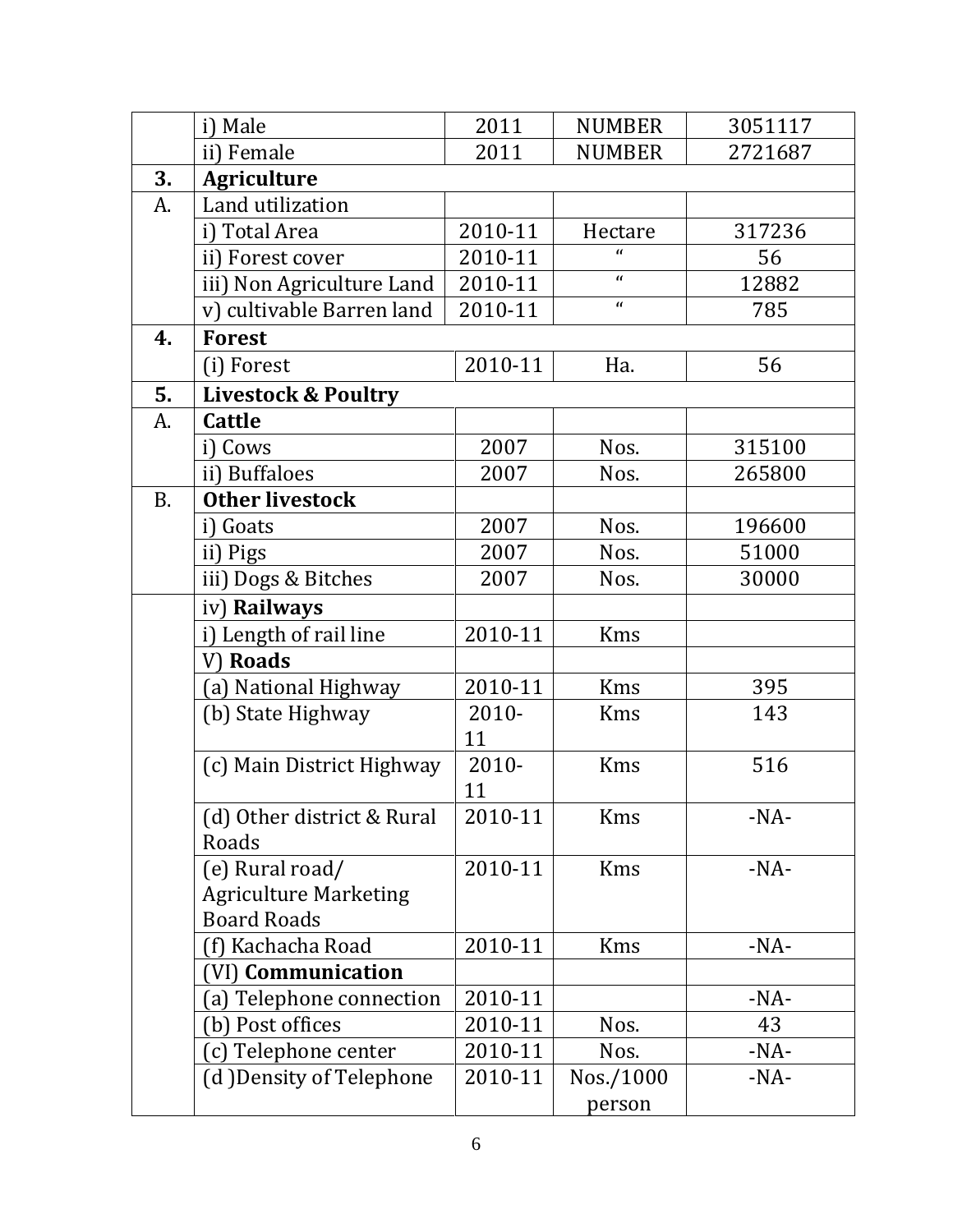| (e) Density of Telephone | 2010-11 | No. per KM. | $-NA-$ |
|--------------------------|---------|-------------|--------|
| f) PCO Rural             | 2010-11 | No.         | $-NA-$ |
| $(g)$ PCO STD            | 2010-11 | No.         | $-NA-$ |
| (h) Mobile               | 2010-11 | No.         | $-NA-$ |
| (VII) Public Health      |         |             |        |
| (a) Allopathic Hospital  | 2010-11 | No.         | 06     |
| Beds in<br>(b)           |         | No.         |        |
| Allopathic hospitals     |         |             |        |
| (c) Ayurvedic Hospital   |         | No.         | 01     |
| Beds in<br>(d)           |         | No.         |        |
| Ayurvedic                |         |             |        |
| hospitals                |         | No.         |        |
| (e)Unani hospitals       |         | No.         |        |
| (f) Community health     |         |             |        |
| centers                  |         | No.         |        |
| (g) Primary health       |         |             |        |
| centers                  |         | No.         | 24     |
| Dispensaries<br>(h)      |         | No.         |        |
| (i) Sub Health Centers   |         |             | 32     |
| (j) Private hospitals    |         | No.         | 60     |
|                          |         |             |        |
|                          |         |             | 25     |
| (VIII) Banking           |         |             |        |
| commercial               |         |             |        |
| (a) Commercial Bank      |         | Nos.        | 482    |
| (b) rural Bank           |         | Nos.        | 163    |
| Products                 |         |             |        |
| (c) Co-Operative bank    |         | Nos.        | 22     |
| products                 |         |             |        |
| (d) PLDB Branches        |         | Nos.        | 07     |
| (IX) Education           |         |             |        |
| (a) Primary school       |         | Nos.        | 2198   |
| (b) Middle schools       |         | Nos.        | 1129   |
| (c) Secondary & senior   |         | Nos.        | 357    |
| secondary schools        |         |             |        |
| (d) Colleges             |         | Nos.        | 25     |
| (e) Technical University |         | Nos.        | 01     |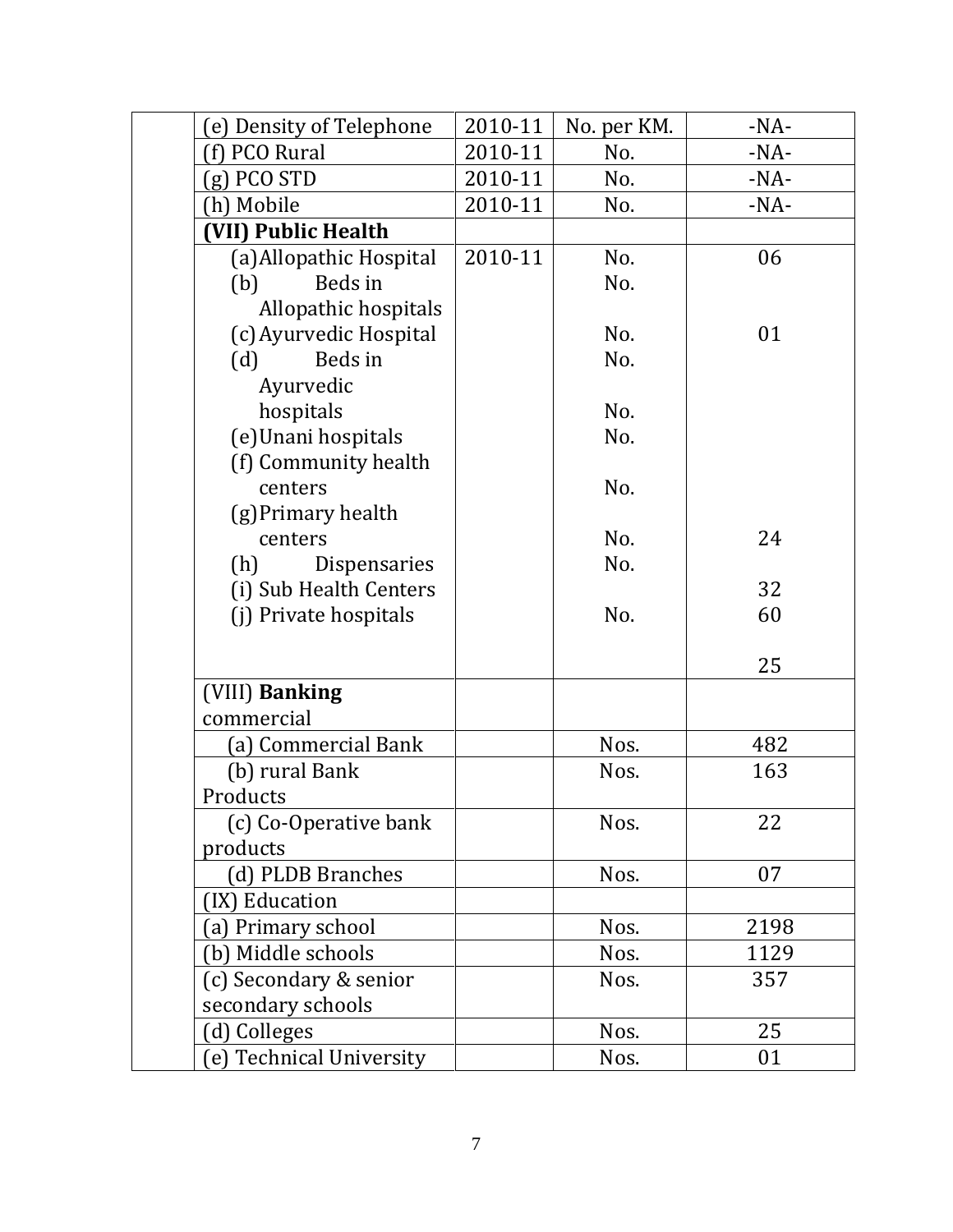#### **2.1 Existing Status of Industrial Areas in the District Patna, Bihar**

| S.<br>No.      | Name of<br>Ind. Area | Land<br>acquired<br>$(\ln$ | Land<br>developed<br>(In Acres) | <b>Prevailing</b><br><b>Rate Per</b><br>Sqm | N <sub>o</sub><br>of<br><b>Plots</b> | No of<br>allotted<br><b>Plots</b> | No of<br><b>Vacant</b><br><b>Plots</b> | No. of<br>Units in<br><b>Production</b> |
|----------------|----------------------|----------------------------|---------------------------------|---------------------------------------------|--------------------------------------|-----------------------------------|----------------------------------------|-----------------------------------------|
|                |                      | Acres)                     |                                 | (In Rs.)                                    |                                      |                                   |                                        |                                         |
| 1              | Patliputra           | 104.14                     | 84.25                           | 2536.73                                     | 177                                  | 175                               | 02                                     | 88                                      |
| 2              | Fatuha               | 299.9                      | 249.27                          | 408.77                                      | 349                                  | 324                               | 25                                     | 84                                      |
| 3              | <b>Bihta</b>         | 102.22                     | 102.22                          | 308.63                                      | 3                                    | 3                                 | $\Omega$                               | 01                                      |
| $\overline{4}$ | MIP, Bihta           | 1158                       | 1136.5                          | 249.68                                      | 30                                   | 30                                | $\Omega$                               | 7                                       |
| 5              | Kopakalan            | 42                         | 42                              | 112.26                                      |                                      |                                   | $\theta$                               |                                         |

**Source:- BIADA, Patna**

### 3. **INDUSTRIAL SCENERIO OF Patna, Bihar**

#### **3.1 Industry at a Glance**

| Sr<br>No | Head                                                                     | Unit           | Particulars |
|----------|--------------------------------------------------------------------------|----------------|-------------|
| 1.       | REGISTERED INDUSTRIAL UNIT                                               | NO.            | 1067        |
| 2.       | TOTAL INDUSTRIAL UNIT                                                    | NO.            | 1067        |
| 3.       | REGISTERED MEDIUM & LARGE UNIT                                           | NO.            | 10          |
| 4.       | ESTIMATED AVG. NO. OF DAILY WORKER<br>EMPLOYED IN SMALL SCALE INDUSTRIES | N <sub>O</sub> | 2098        |
| 5.       | EMPLOYMENT IN LARGE AND MEDIUM<br><b>INDUSTRIES</b>                      | NO.            | 914         |
| 6.       | NO. OF INDUSTRIAL AREA                                                   | NO.            | 04          |
| 7.       | TURNOVER OF SMALL SCALE IND.                                             | IN LACS        | 962.00      |
| 8.       | TURNOVER OF MEDIUM & LARGE SCALE<br><b>INDUSTRIES</b>                    | IN LACS        | 577.25      |

#### **3.2 YEAR WISE TREND OF UNITS REGISTERED**

|       | <b>YEAR</b> | NUMBER OF<br>REGISTERED UNITS | EMPLOYMENT | <b>INVESTMENT</b> (lakh Rs.) |
|-------|-------------|-------------------------------|------------|------------------------------|
| Up to | 1984-85     | 570                           | 1111       | 4803.33                      |
|       | 1985-86     | 692                           | 4419       | 11693.62                     |
|       | 1986-87     | 317                           | 1414       | 2898.86                      |
|       | 1987-88     | 762                           | 3631       | 34237.29                     |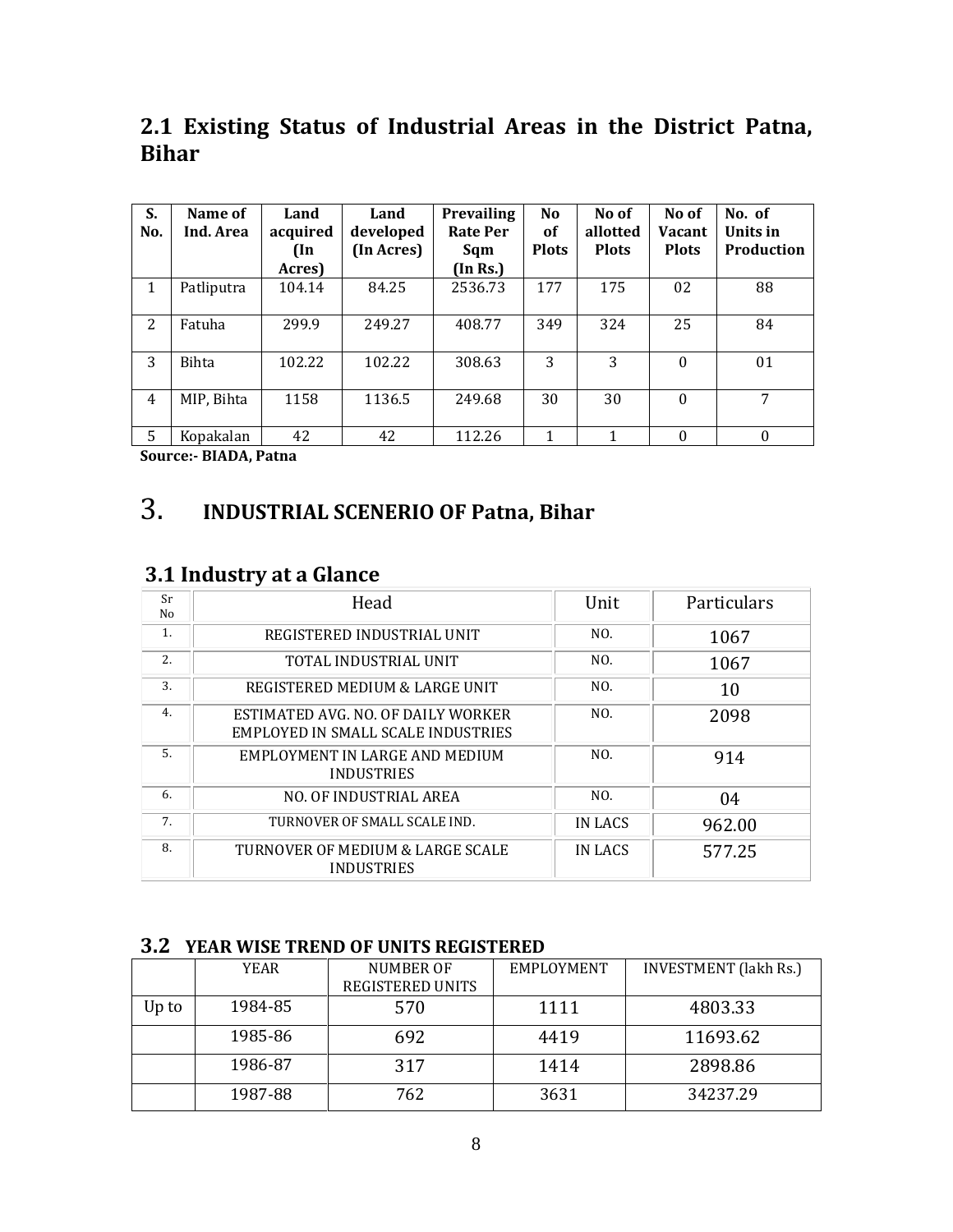| 1988-89      | 461   | 2600  | 69819.56  |
|--------------|-------|-------|-----------|
| 1989-90      | 434   | 2492  | 28912.42  |
| 1990-91      | 476   | 2040  | 15511.00  |
| 1991-92      | 489   | 2268  | 28943.00  |
| 1992-93      | 638   | 2117  | 15152.60  |
| 1993-94      | 335   | 1089  | 5635.10   |
| 1994-95      | 551   | 1393  | 21688.95  |
| 1995-96      | 322   | 1564  | 31590.00  |
| 1996-97      | 487   | 1469  | 47135.09  |
| 1997-98      | 338   | 1043  | 1539.13   |
| 1998-99      | 313   | 989   | 283.98    |
| 1999-2000    | 272   | 1253  | 406.90    |
| 2000-01      | 315   | 517   | 293.12    |
| 2001-2002    | 221   | 1039  | 450.87    |
| 2002-03      | 199   | 212   | 1297.82   |
| 2003-04      | 202   | 791   | 3694.50   |
| 2004-05      | 292   | 1241  | 427.11    |
| 2005-06      | 230   | 855   | 1378.63   |
| 2006-07      | 151   | 698   | 178.47    |
| 2007-08      | 189   | 1007  | 688.50    |
| 2008-09      | 236   | 1466  | 1107.31   |
| 2009-10      | 229   | 1685  | 1558.17   |
| 2010-11      | 517   | 2136  | 2748.72   |
| 2011-12      | 320   | 2423  | 4695.85   |
| 2012-13      | 205   | 1198  | 9644.94   |
| 2013-14      | 217   | 1903  | 2895.76   |
| 2014-15      | 314   | 3200  | 7240.85   |
| 2015-16      | 7538  | ۰.    | 48458.54  |
| 2016-17      | 11246 | ۰.    | 238931.29 |
| <b>Total</b> | 32071 | 51218 | 564260.28 |

**Source: DIC,Patna**

#### **3.3 DETAILS OF EXISTING MICRO & SMALL ENTERPRISES AND ARTISAN UNITS IN THE DISTRICT**

| NIC CODE | TYPE OF         | <b>NUMBER</b> | <b>INVESTMENT</b> | EMPLOYMENT |
|----------|-----------------|---------------|-------------------|------------|
| NO.      | <b>INDUSTRY</b> | OF UNITS      | (Lakh Rs.)        |            |
| 20       | Agro based      | 151           | 1610.5            | 105        |
| 22       | Soda water      | 45            | 495.39            | 115        |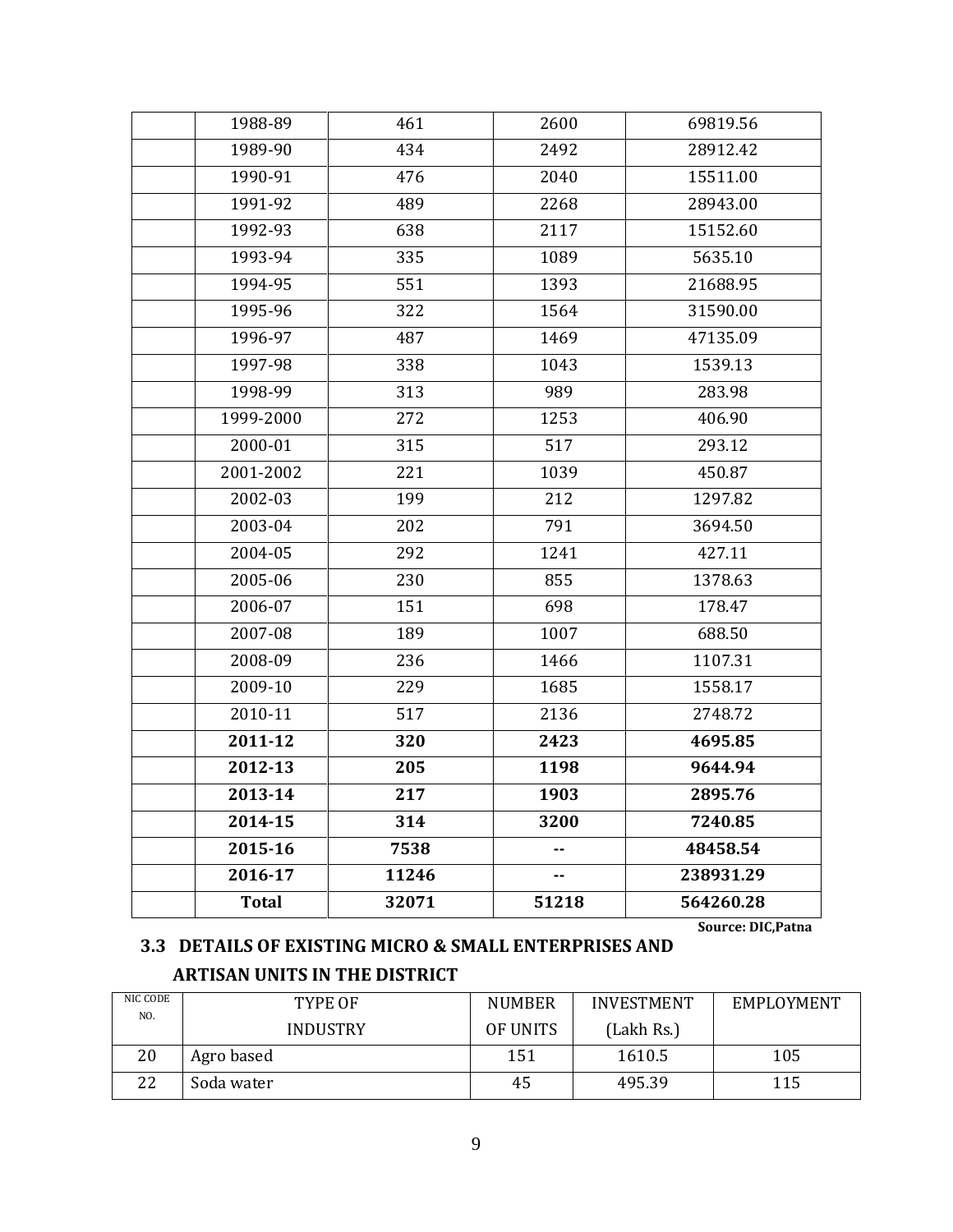| 23  | Cotton textile                               | 65  | 805.00   | 225  |
|-----|----------------------------------------------|-----|----------|------|
| 24. | Woolen, silk & artificial Thread             | 85  | 605.00   | 141  |
|     | based clothes.                               |     |          |      |
| 25. | Jute & jute based                            | 51  | 1015.00  | 100  |
| 26. | Ready-made garments & embroidery             | 65  | 1405.00  | 120  |
|     |                                              |     |          |      |
| 27. | Wood/wooden based furniture                  | 30  | 495.00   | 75   |
| 28. | Paper & Paper products                       | 72  | 1505.00  | 100  |
| 29. | Leather based                                | 65  | 1010.00  | 130  |
| 31. | Chemical/Chemical based                      | 30  | 665.00   | 76   |
| 30. | Rubber, Plastic & petro based                | 37  | 965.00   | 62   |
| 32. | Mineral based                                | 31  | 715.00   | 88   |
| 33. | Metal based (Steel Fab.)                     | 44  | 535.00   | 70   |
| 35. | Engineering units                            | 25  | 615.00   | 55   |
| 36. | Electrical machinery and transport equipment | 35  | 805.00   | 86   |
| 97. | Repairing & servicing                        | 43  | 725.00   | 80   |
| 01. | <b>Others</b>                                | 179 | 10090.96 | 7091 |

**Source: DIC, Patna**

#### **3.4 Large Scale Industries / Public Sector undertakings**

List of the units in Patna & Near By Area

- 1. M/s Bharat Wagon & Engineering Company Ltd., Mokama, Patna
- 2. M/S Patna Dairy Project, Phulwarisariff, Patna
- 3. M/s Platinum Ispat Pvt. Ltd., Patna
- 4. M/s D. B. Corp Ltd., Patna
- 5. M/s Patliputra Cement Works, Patna
- 6. M/s Balaji Mini Steel & Re-rolling Pvt. Ltd., Bihta, Patna
- 7. M/s Triveni Smelters Pvt. Ltd., Patna
- 8. M/s molson Kuars Cobra India, Bihta, Patna
- 9. M/s Aishwarya Foundation, Patliputra, Patna
- 10. M/s Srinoose & Company, Patna
- 11. M/s Hindustan Coca Cola Beverage Pvt. Ltd., Patna

#### **3.5 Major Exportable Item:** Nil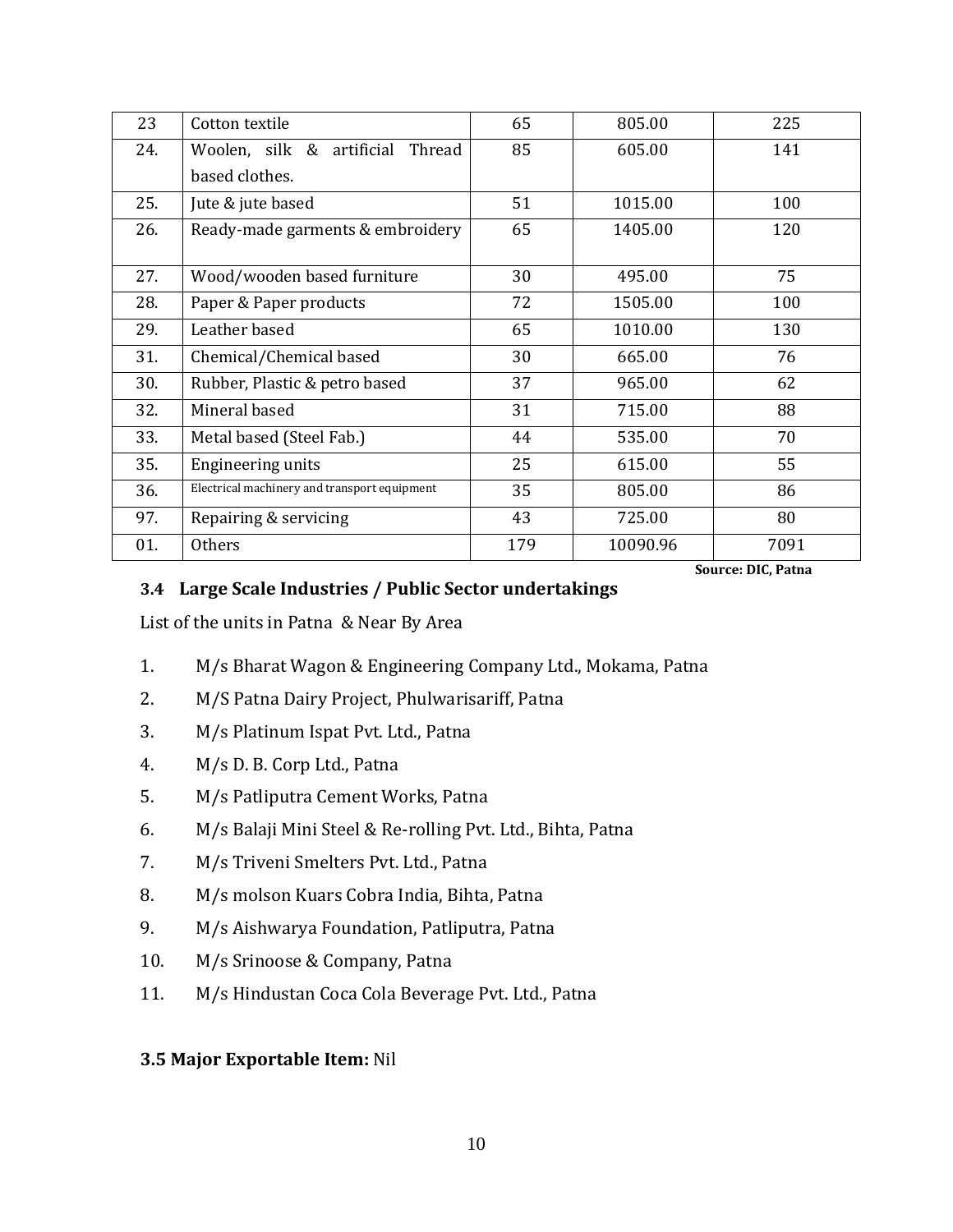**3.6 Growth Trend: -** There is rising trend of growth in the food processing sector in the Patna district. This is because of the availability of surplus agro product in the district and vast market creating sufficient demands for the same.

**3.7 Vendorisation / Ancillarisation of the Industry:-** Since there is a heavy potentiality of Dairy and agro based product in the district, the scope for ancillarisation of packaging industries is available to meet the demand.

#### **3.8. Medium Scale Enterprises**

- **3.8.1 List of the units in Patna & Near By Area**
- **1. M/s Dadiji Steel Ltd., Patna City.**
- **2.M/s Sujata Hotel Pvt. Ltd., Patna**
- **3. M/s Maurya Hotels Ltd., Patna**
- **4. M/s J.M.D. Steel Pvt. Ltd.,Patna City.**
- **5. M/s Magadh Industries Pvt. Ltd., Simli, Murarpur, Patna City**
- **6. M/s Shiva Polytubes Pvt. Ltd., Sabbalpur, Patna City**
- **7. M/s Krishna Soft Extrusion Pvt. Ltd., Danapur, Patna.**
- **8. M/s Neelkamal Steels Pvt. Ltd.,Patna City**
- **9. M/s J.M.G. Steel Pvt. Ltd., Fatuwa, Patna**
- **10. M/s Hotel Dayal, Patna City.**
- **11. M/s Sri Sri Dwaraka ji Agro Pvt. Ltd., Patna City.**
- **12. M/s Krishna Soft Extrusion Pvt. Ltd., Danapur, Patna**
- **13. M/s Gokul Steel Pvt. Ltd., Khusroopur, Patna**
- **14. M/s Patna Offset Press Unit, Dharhara Kothi, Patna**
- **15. M/s Paras Residency , Patna**
- **16. M/s Maruti Meditek Pvt Ltd., Patna City**
- **17. M/s Iswar Raj Beverages Pvt. Ltd., Fatuwa, Patna**
- **18. M/s Hotel Gargi Grand, Exhibition Road, Patna**
- **19. M/s Rantu Shyam Foods Pvt. Ltd., Fatuwa, Patna**
- **20. M/s Dina Iron & Steels Ltd., Didarganj, Patna City**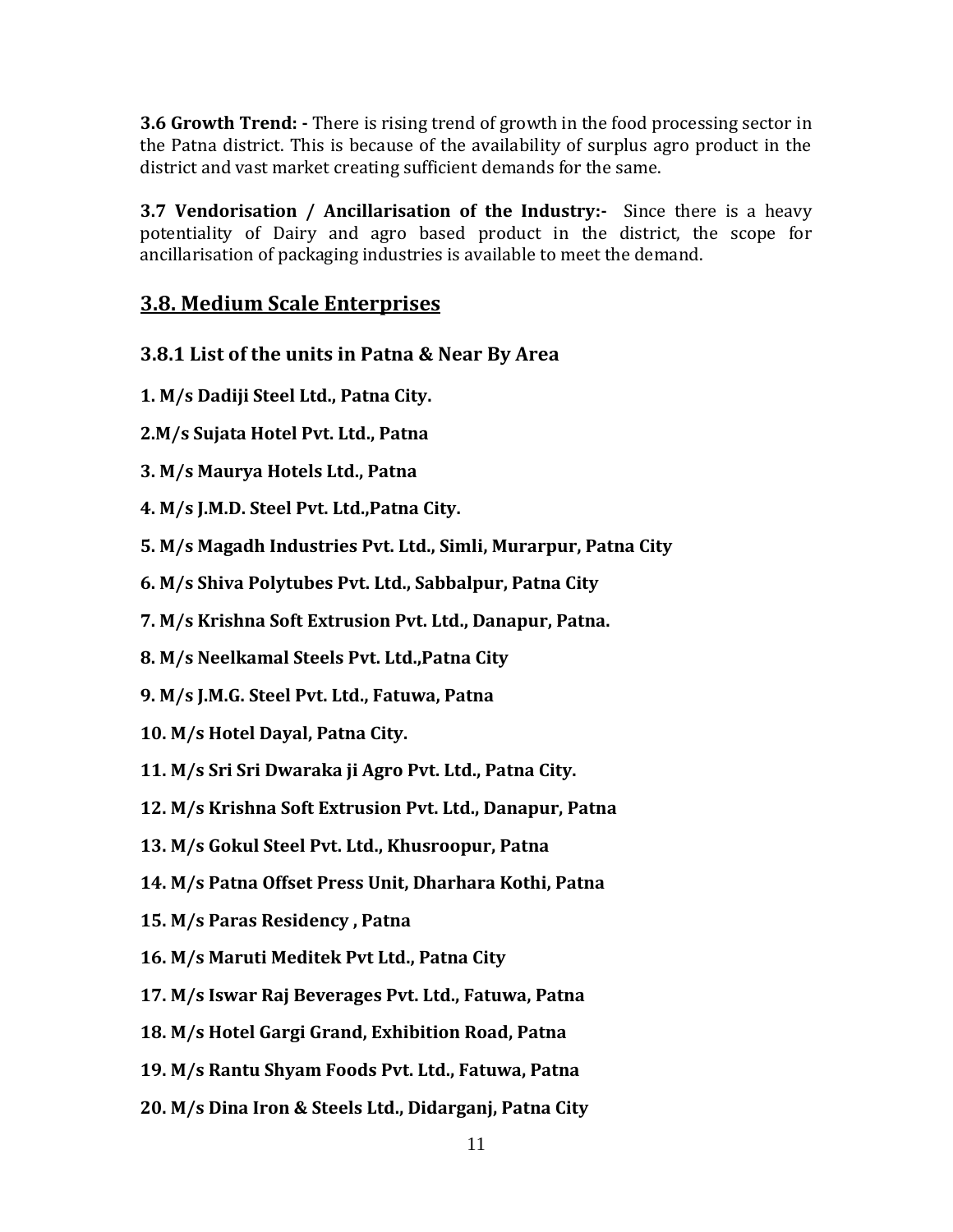#### **21. M/s Sona Moti Agrotech Pvt. Ltd., Karmali Chak, Patna City**

#### **3.8.2 Major Exportable Item:** Nil

**3.9 Service Enterprises:** There are 121 repairing & servicing industries in the district.

#### **3.9.2 Potentials areas for service industry:**

Automobile, Servicing of Electrical & Electronic items, Computer Hardware maintenance, Printing, Hotel Industries, Event Management, Technical Consultancy, Tourism, Catering Services, Fast Food Centers, Educational Institutions etc**.**

**3.10 Potential for new MSMEs :** Food Processing Industries, Packaging Industries, Handicraft

#### **4. Existing Clusters of Micro & Small Enterprise**

There are nine Clusters in the Patna District. Out of nine Clusters, Six Clusters are identified by DIC, Patna. The details are as follows:

| Sl. Name of the clusters. | No of Units | Location                |
|---------------------------|-------------|-------------------------|
| 1. Artificial Jewellary   | 35          | Phulwarisariff, Patna   |
| 2. Readymade garments     | 75          | Patna City, Patna       |
| 3. Lai Mithai(Sweet)      | 100         | Barh, Patna             |
| 4. Lai Mithai (Sweet)     | 25          | Dhanaruya, Patna        |
| 5. Wooden Furniture       | 45          | Phulwarisariff, Patna.  |
| 6. Zari & Embroidery Work | 25          | Ranipur, Phulwarisariff |

#### **4.1 DETAIL OF MAJOR CLUSTERS**

4.1.1 **Manufacturing Sector: Three clusters are considered as major Clusters. They are Pareo bell metal Cluster, Leather Footwear Cluster & GLS Lamp Cluster.**

#### **4.1.2 Service Sector: Nil.**

#### **4.2 Details for Identified cluster**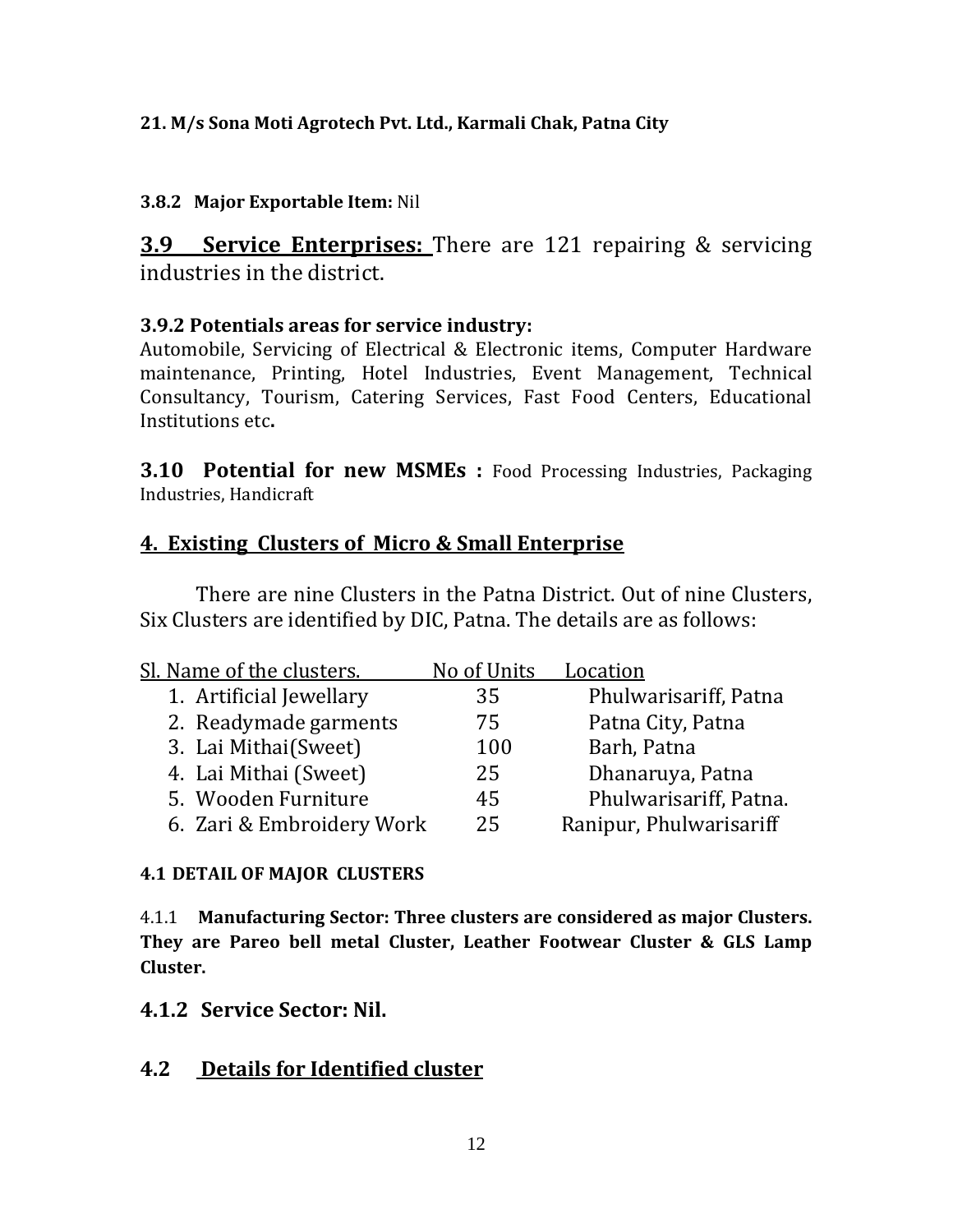#### 4.2.1 Name of the cluster: Pareo Bell Metal Cluster

| $\mathbf{1}$   | Principal Products Manufactured<br>in the Cluster | Lota, Katori, Parat, Thali, Chhpli, Bati,        |
|----------------|---------------------------------------------------|--------------------------------------------------|
| 2              | Name of the SPV                                   | Pareo Bartan Kutir Udyog Samity, Pareo, Patna    |
| 3              | No. of functional units in the                    | 500 Units                                        |
|                | clusters                                          |                                                  |
| $\overline{4}$ | Turnover of the Clusters                          | 4.00 Crores                                      |
| 5              | Value of Exports from the Clusters                | -                                                |
| 6              | <b>Employment in Cluster</b>                      | 3000                                             |
| 7              | Average investment in plant &                     | 2.5 crores                                       |
|                | Machinery                                         |                                                  |
| 8              | Major Issues / requirement                        | Electricity, Modernization of Units & Marketing. |
|                |                                                   |                                                  |

Present status of the cluster: - Working.

#### 4.2.2 Name of the cluster: Leather Footwear Cluster.

| $\mathbf{1}$ | Principal Products Manufactured<br>in the Cluster | Shoes, Chappals, Sandals                     |
|--------------|---------------------------------------------------|----------------------------------------------|
| 2            | Name of the SPV                                   | Patna City Footwear association, Patna City, |
|              |                                                   | Patna.                                       |
| 3            | No. of functional units in the                    | 1500                                         |
|              | clusters                                          |                                              |
| 4            | Turnover of the Clusters                          | 840 lakhs                                    |
| 5            | Value of Exports from the Clusters                | $\blacksquare$                               |
| 6            | <b>Employment in Cluster</b>                      | 10000                                        |
| 7            | Average investment in plant &                     | 2.25 crores                                  |
|              | Machinery                                         |                                              |
| 9            | Thrust Area                                       | Shoes, Chappals                              |
| 10           | <b>Access to Export Market</b>                    | Marketing of products in domestic market.    |

Present status of the cluster:-.Working.

#### 4.2. 3 Name of the cluster: GLS Lamp Cluster.

|                | Principal Products Manufactured | GLS Lamp                                         |
|----------------|---------------------------------|--------------------------------------------------|
|                | in the Cluster                  |                                                  |
| 2              | Name of the Association         | Bihar Bulb Manufactures Association, Patna City. |
| 3              | No. of functional units in the  | 60                                               |
|                | clusters                        |                                                  |
| $\overline{4}$ | Turnover of the Clusters        | 500 lakhs                                        |
| 5              | <b>Employment in Cluster</b>    | 700                                              |
| 6              | Average investment in plant &   | 10 lakh per unit                                 |
|                | Machinery                       |                                                  |
|                | <b>Major Issues</b>             | Marketing                                        |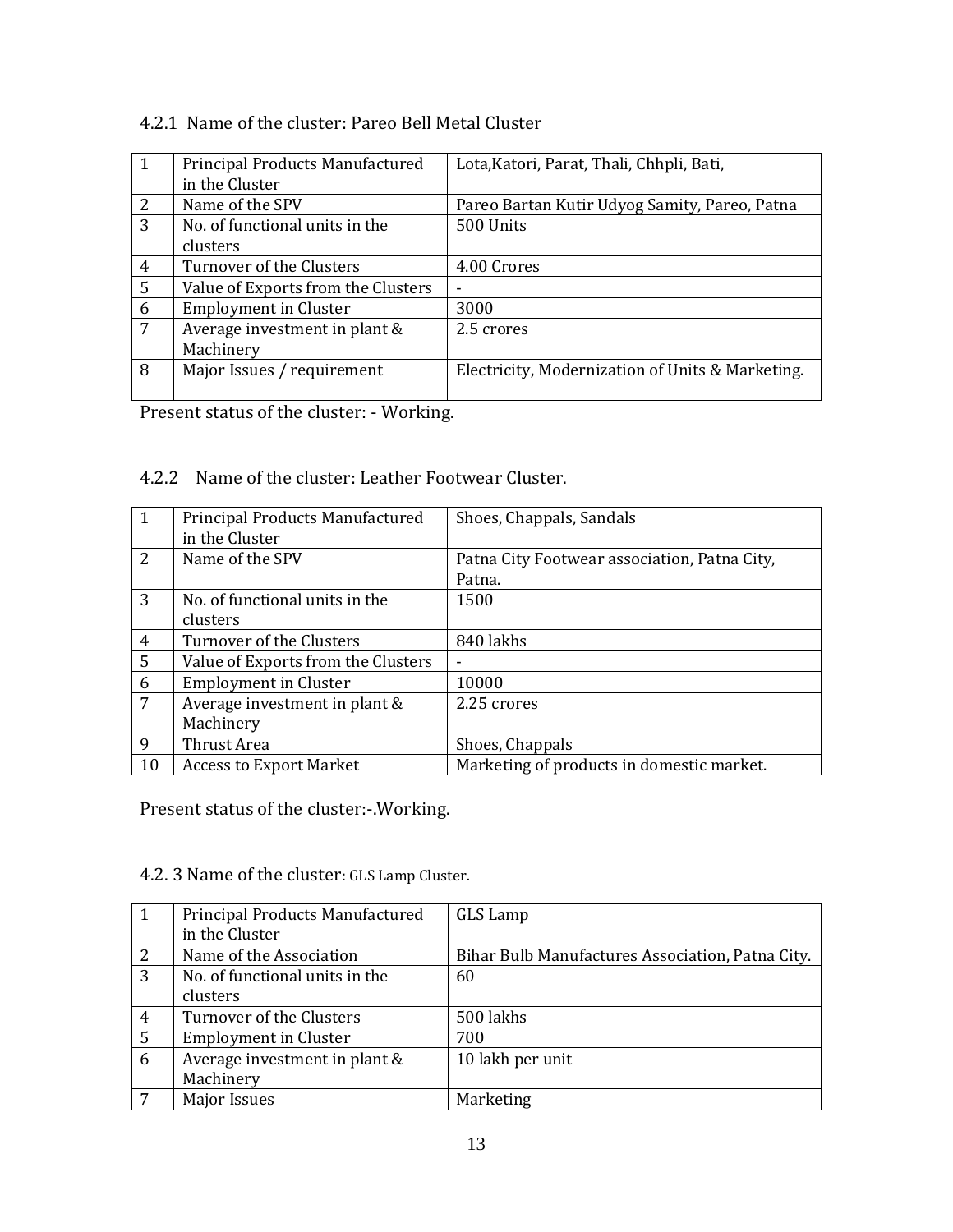|                          | <b>Access to Export Market</b> | - |
|--------------------------|--------------------------------|---|
| $\overline{\phantom{0}}$ | $  -$<br>$\sim$                |   |

Present status of clusters: - Working

#### **5. General issues raised by Industry Association during the course of meeting:**

- Improvement of Infrastructure facilities & Bank Finance flow In MSME sector needs to be increased.
- Institutional supports viz. technical support centers are required.
- Establishment of new fully fledged Tool Room & Training Centre at Patna.
- Better product marketing support required.
- More Industrial area needs to be developed.

### **6. STEPS TO SET UP MSMEs**

Following are the brief description of different agencies for rendering assistance to the entrepreneurs.

| S.No           | Type of assistance                                                                                                                                     | Name and address of agencies                                                                                                                                    |
|----------------|--------------------------------------------------------------------------------------------------------------------------------------------------------|-----------------------------------------------------------------------------------------------------------------------------------------------------------------|
| 1.             | Udyog Adhaar<br>Memorandum for running<br>units only                                                                                                   | Online on<br><u>https://udyogaadhaar.gov.in/UA/UAM_Registra</u><br>tion.aspx<br>0r<br>District Industries Centre, Patliputra Industrial<br>Estate, Patna-800013 |
| 2.             | <b>Identification of Project</b><br>Profiles, techno-economic<br>and managerial consultancy<br>services, market survey and<br>economic survey reports. | MSME Development Institute, Patliputra Industrial<br>Estate, Patna-800013                                                                                       |
| 3.             | Land and Industrial shed                                                                                                                               | Bihar Industrial Area Development Authority,<br>Gandhi Maidan, Patna.                                                                                           |
| 4 <sub>1</sub> | <b>Financial Assistance</b>                                                                                                                            | SIDBI, NSIC, Nationalised Bank, KVIC etc.                                                                                                                       |
| 5.             | For raw materials under<br>Govt. Supply                                                                                                                | Concerned Deptt. Of Govt. of Bihar, New/Old<br>secretariat, Patna                                                                                               |